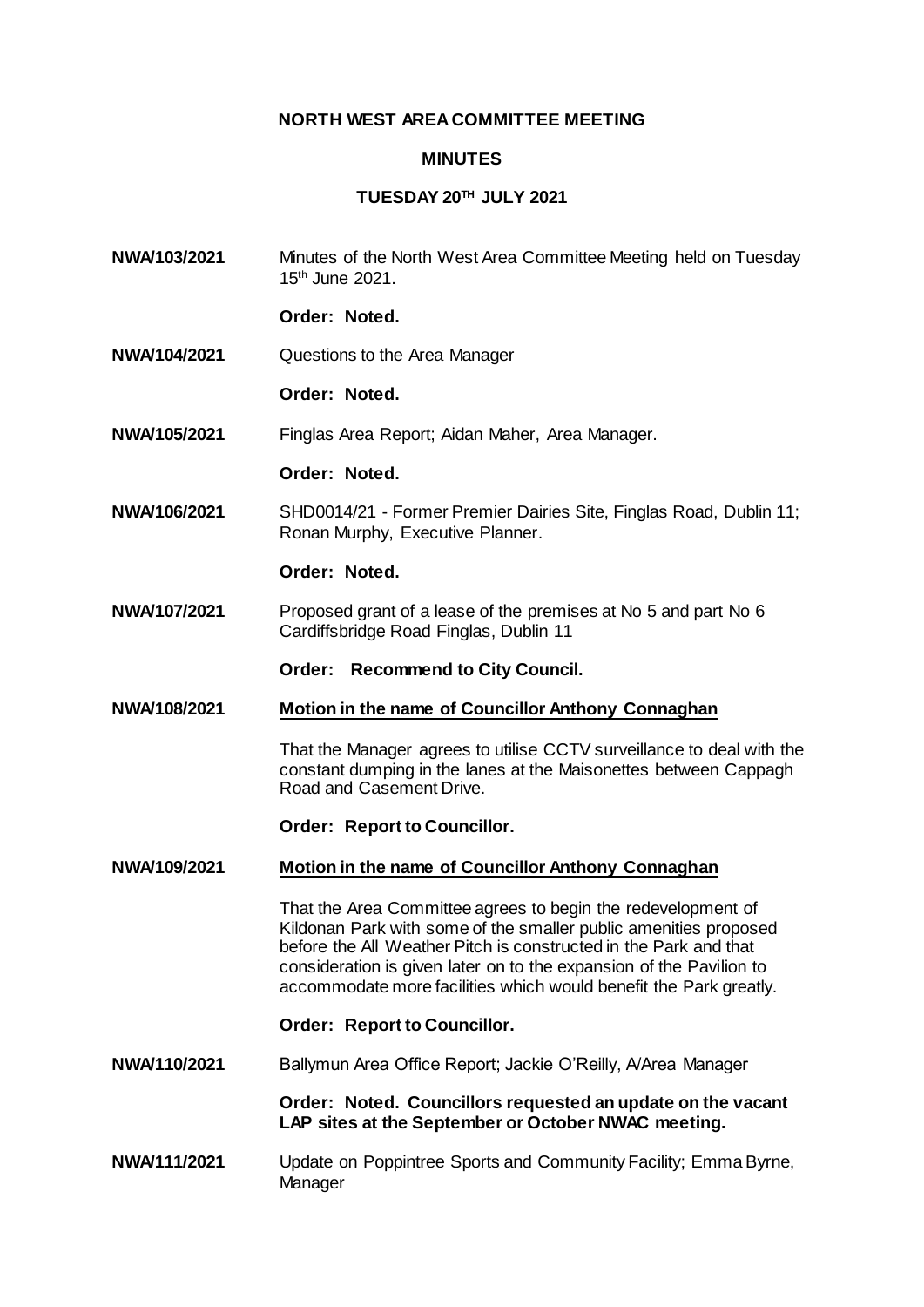**Order: Noted.**

# **NWA/112/2021 Motion in the name of Councillor Caroline Conroy**

Due to the high numbers of young children playing on the roads in Baile Na Laochra and because there is not available green spaces in this residential area, can traffic calming measures be put in place urgently. There has already been a serious accident caused by a driver speeding into the estate.

# **Order: Report to Councillor.**

### **NWA/113/2021 Motion in the name of Councillor Caroline Conroy**

To ask this Committee to agree that Cedarwood Green be retained as a cul de sac and no vehicular or pedestrian access be provided from the proposed O'Cualann Housing Development through Cedarwood Green and vice versa. Can DCC also ensure that no pedestrian gate from Poppintree Park to Cedarwood Green at its western end will be put in place.

### **Order: Report to Councillor.**

### **NWA/114/2021 Motion in the name of Councillor Keith Connolly**

That this committee supports the view of Cedarwood Green residents that Cedarwood Green should be retained as a cul de sac, and that no vehicular or pedestrian access should be provided from Cedarwood Green to the proposed housing development on the Park View site. In addition, Dublin City Council's Parks Department will not provide a new pedestrian gate from Poppintree Park to Cedarwood Green at its western end.

# **Order: Report to Councillor.**

**NWA/115/2021** Election of Chair

**Councillor Keith Connolly was proposed and elected.**

**NWA/116/2021** Election of Vice Chair

#### **Councillor Mary Callaghan was proposed and elected.**

**NWA/1/2021** Pollinating Play! - Dublin City Play Strategy 2021-2025; Deborah Clarke, Play Officer.

#### **Order: Noted.**

**NWA/117/2021** Public Domain Report; Catherine Brophy Walsh, Public Domain **Officer** 

**Order: Noted. Parks to be invited to a future NWAC Meeting.**